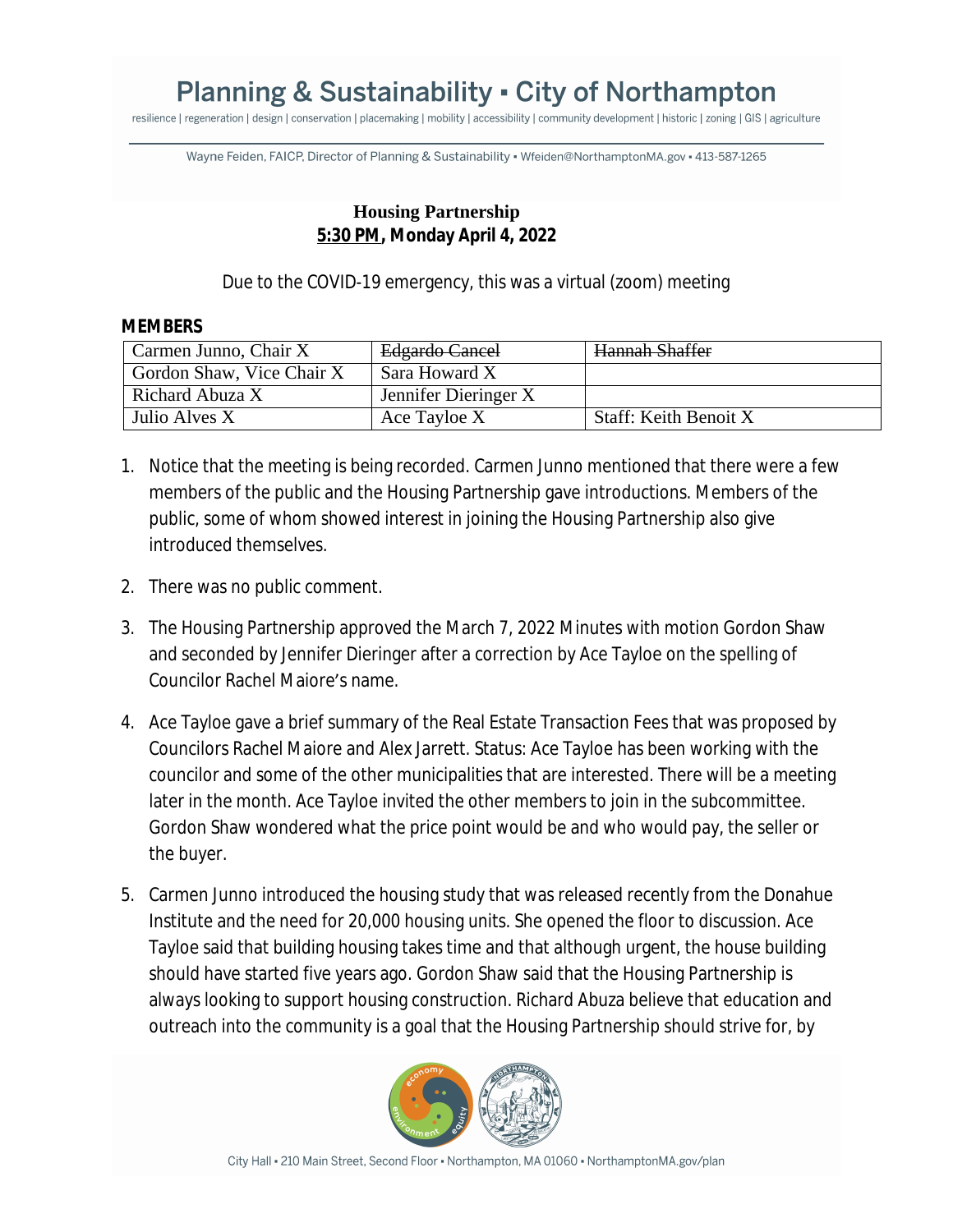laying the groundwork for support of housing. Julio Alves said that the Housing Partnership is not a housing trust, so the role is to only support projects that other entities bring forward for development. It would be better to see where the money is and how it can be utilized better. Ace Tayloe discussed the market rate infill development that is happening in Ward 3 and would like to find ways incentivize more affordable housing as infill development. Julio Alves discussed the corporate entities that are buying up single family homes, especially in communities of color, and then renting them out.

- 6. Gwen Nabad asked through the chat function if there could be a Housing Trust. Carmen Junno said that we are looking into it. Gordon Shaw said that the Housing Trust exists but is not funded currently.
- 7. Shana Fishel appreciated the bringing up the study on regional housing and asked if there is any partnership with other towns in the area. Keith Benoit gave an overview of the information gathering with Amherst regarding housing trusts and the work with the Housing Authority regarding vouchers. Julio Alves said that the work to sustain the Housing Trust take a lot of work, with more work even to create one. It would be a heavy lift to start the trust back up, but is possible. Gwen Nabad mentioned that Wellfleet has a big fundraiser each year and that calling Northampton's housing as sustainable housing instead of affordable could draw more support. Gordon Shaw said that funding a housing trust with CPA would be good. Beverly Bates said that she worked on the Cambridge housing trust and that it was a good experience and there is a lot of synergy if the Northampton Housing Partnership were to reach out to them.
- 8. Carmen Junno gave an update on Rental Brokers' Fees Legislation, Monday, April 25th, at 5:30 pm, as part of the City Council's Community Resources meeting over Zoom. The City Council and the Mayor have introduced legislation to prohibit landlords and brokers from requiring brokers' commissions to be paid by a tenant or prospective tenant. This is a home rule petition which must be approved by the state legislature in order to take effect. Read the full order here:

<https://northamptonma.gov/AgendaCenter/ViewFile/Item/18622?fileID=163539>

- 9. Ace Tayloe said that anyone can attend the meeting and that renters should be encouraged to attend.
- 10. Keith Benoit gave an update on 22.071 An Order to Approve \$50,000 from Short Term Rental Impact Fees to give to Valley CDC for the purchase of the former nursing home on Bridge Street: that the City Council referred it to the Finance Committee for further discussion and public input. The order will actually be taken up at a Finance Committee meeting embedded within the regular City Council meeting on April 14, 2022.